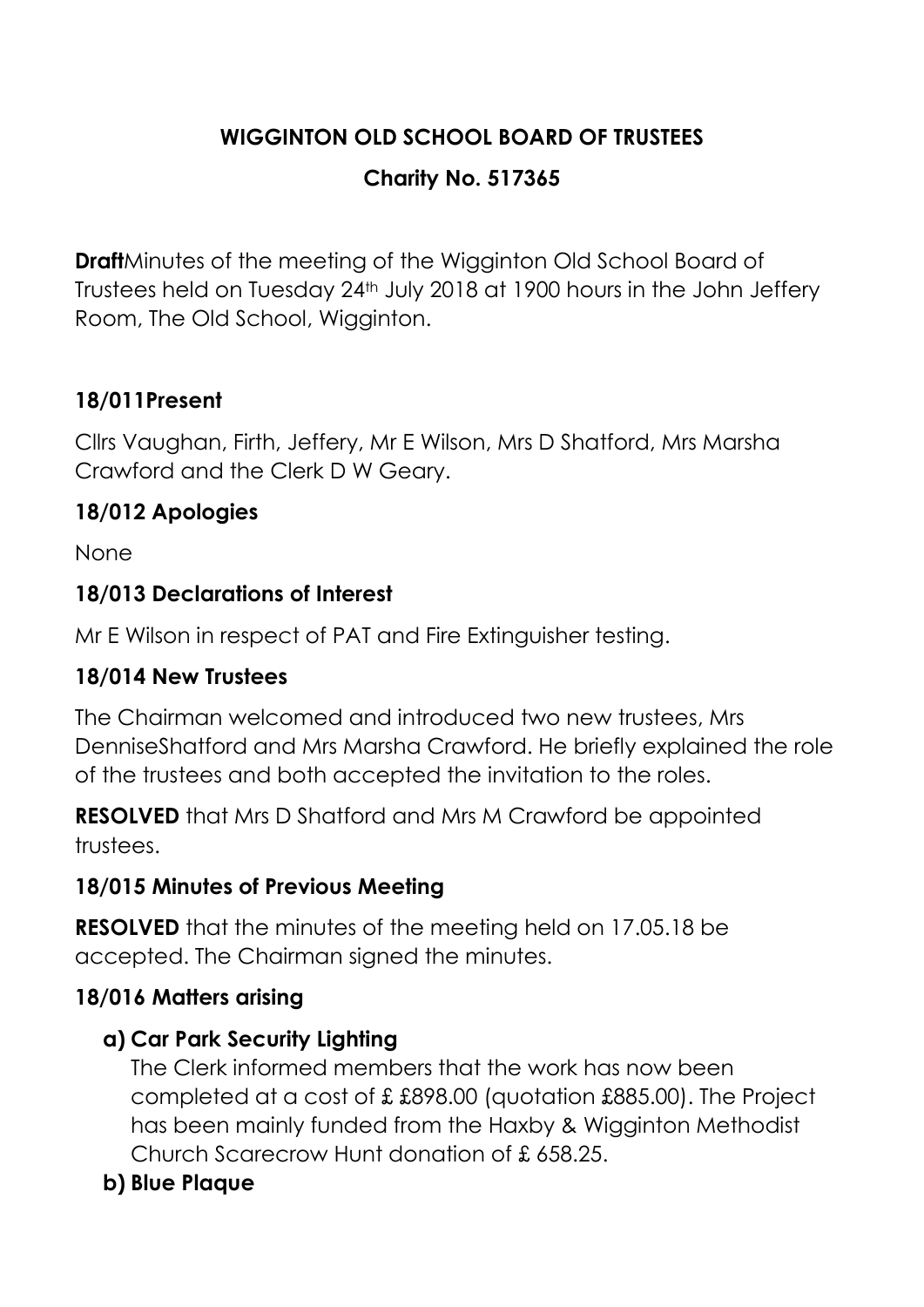The blue plaque has been ordered and delivery is expected in approximately 5 weeks. It is anticipated that the plaque can be unveiled by the Lord Mayor during the Carols Around The Tree event 17.12.18.

### **c) Maintenance report**

The Clerk informed trustees that the maintenance has been minimal to date however:

PAT and fire extinguisher testing has been satisfactorily carried out. A quotation is being obtained for plastering work to the areas beneath the large windows and around the internal kitchen doorway. A quotation has been obtained for replacement of the Christmas Tree power cable and control box in the sum of £ 225.00.

**RESOLVED** that the matters be noted and progressed accordingly.

### **18/017 To receive the accounts for year to date (April-June 2018)**

The Clerk presented the accounts and reconciliation for April to June 2018.

| Balance brought forward HSBC Bank |          | 1026722. at 01.04.18 |
|-----------------------------------|----------|----------------------|
| Total Income                      |          | 11411.25 to 30.06.18 |
| Total Expenditure                 | -8834.88 | to 30.06.18          |
| <b>Balance</b>                    | 8843.59  | at 30.06.18          |
|                                   |          |                      |
| Balance brought forward SBS       | 4015.83  | at 01.04.18          |
| Transferred to SBS                | 4000.00  |                      |
| <b>Balance</b>                    | 8015.83  | at 30.06.18          |
|                                   |          |                      |
| Total balances                    |          |                      |
| HSBC at 30.06.18                  | 8843.59  |                      |
| SBS at 30.06.18                   | 8015.83  |                      |
| Total at 30.06.18                 | 16168.44 |                      |
|                                   |          |                      |

**RESOLVED** that the accounts be accepted.